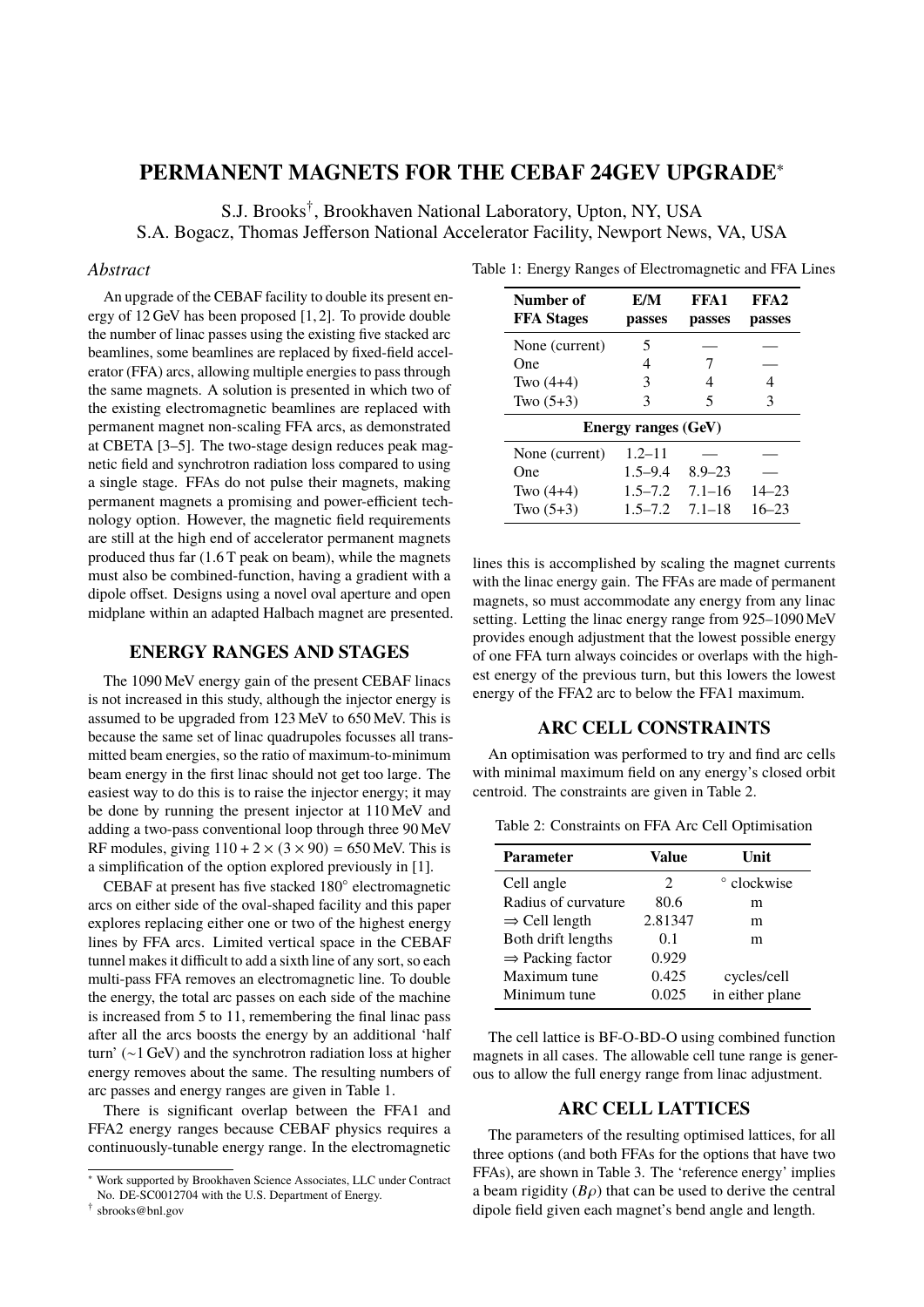| <b>Parameter</b> | <b>One FFA</b> | 4+4 FFA1   | 4+4 FFA2   | 5+3 FFA1   | 5+3 FFA2   | Unit    |
|------------------|----------------|------------|------------|------------|------------|---------|
| Reference energy | 15.95          | 11.55      | 18.5       | 12.55      | 19.5       | GeV     |
| BF length        | 1.36109        | 2.09794    | 1.68482    | 1.57127    | 1.49155    | m       |
| BF angle         | $-0.05722$     | $-1.73802$ | $-1.14623$ | $-0.65227$ | $-0.98835$ | $\circ$ |
| BF gradient      | $-48.649$      | $-29.73$   | $-65.616$  | $-35.135$  | $-80.781$  | T/m     |
| <b>BD</b> length | 1.25238        | 0.51553    | 0.92865    | 1.0422     | 1.12192    | m       |
| BD angle         | $-1.94278$     | $-0.26198$ | $-0.85377$ | $-1.34773$ | $-1.01165$ | $\circ$ |
| BD gradient      | 43.393         | 93.393     | 86.787     | 42.943     | 76.276     | T/m     |

Table 3: Optimised Arc Cell Lattices for Different Options

#### **ARC CELL PERFORMANCE**

The lowest maximum fields achieved for each option are shown in Table 4, along with the total synchrotron radiation (SR) loss in all arc passes. The resulting final energies are just  $650 + 11 \times 2 \times 1090 = 24630$  MeV minus the SR loss.

Table 4: FFA Cells Performance Comparison

| Number of<br><b>FFA Stages</b> | <b>Max Field</b><br>(T) | <b>SR Loss</b><br>(MeV) | <b>Final Energy</b><br>(MeV) |
|--------------------------------|-------------------------|-------------------------|------------------------------|
| One                            | 2.007                   | 1211.48                 | 23418.52                     |
| Two $(4+4)$                    | 1.495                   | 964.44                  | 23665.56                     |
| Two $(5+3)$                    | 1.489                   | 935.30                  | 23694.70                     |

The dependence of maximum field on beam energy is shown in Fig. 1. In all FFAs considered, the maximum field for low energy orbits occurs at the ends of the BD magnet and for high energy orbits near the centre of the BF magnet, with a V-shaped minimum where the switch occurs.



Figure 1: Maximum field on beam centroid, as a function of energy in the various FFA options.

The optimiser tries to balance the maximum field at the high and low ends of the energy range, a task that is made easier by having a smaller energy range, as in the two-FFA options. For the 4+4 turn arrangement, FFA2 has the higher field, which motivated investigation of the 5+3 turn alternative, where the smaller energy range in FFA2 means FFA1 has a slightly higher field.

The SR loss shown in Fig. 2 tells a similar story of the FFAs being better optimised when the energy range is split into two smaller parts. The area under the one-FFA curve is larger and wasteful at low energies. The curve shapes come from the ' $\gamma^4$  law' modulated by the orbits being straighter in the middle of the FFA energy range, forming a dip.



Figure 2: Energy lost to synchrotron radiation in different FFA options.

Finally, a feature of FFA lattices is that different energies go on different orbits, which may have different lengths. This is the case here, as Fig. 3 shows there can be a 3–12 cm path length difference through a given 180◦ FFA arc.



Figure 3: Path length through 180◦ of arc, as a function of energy in each FFA option.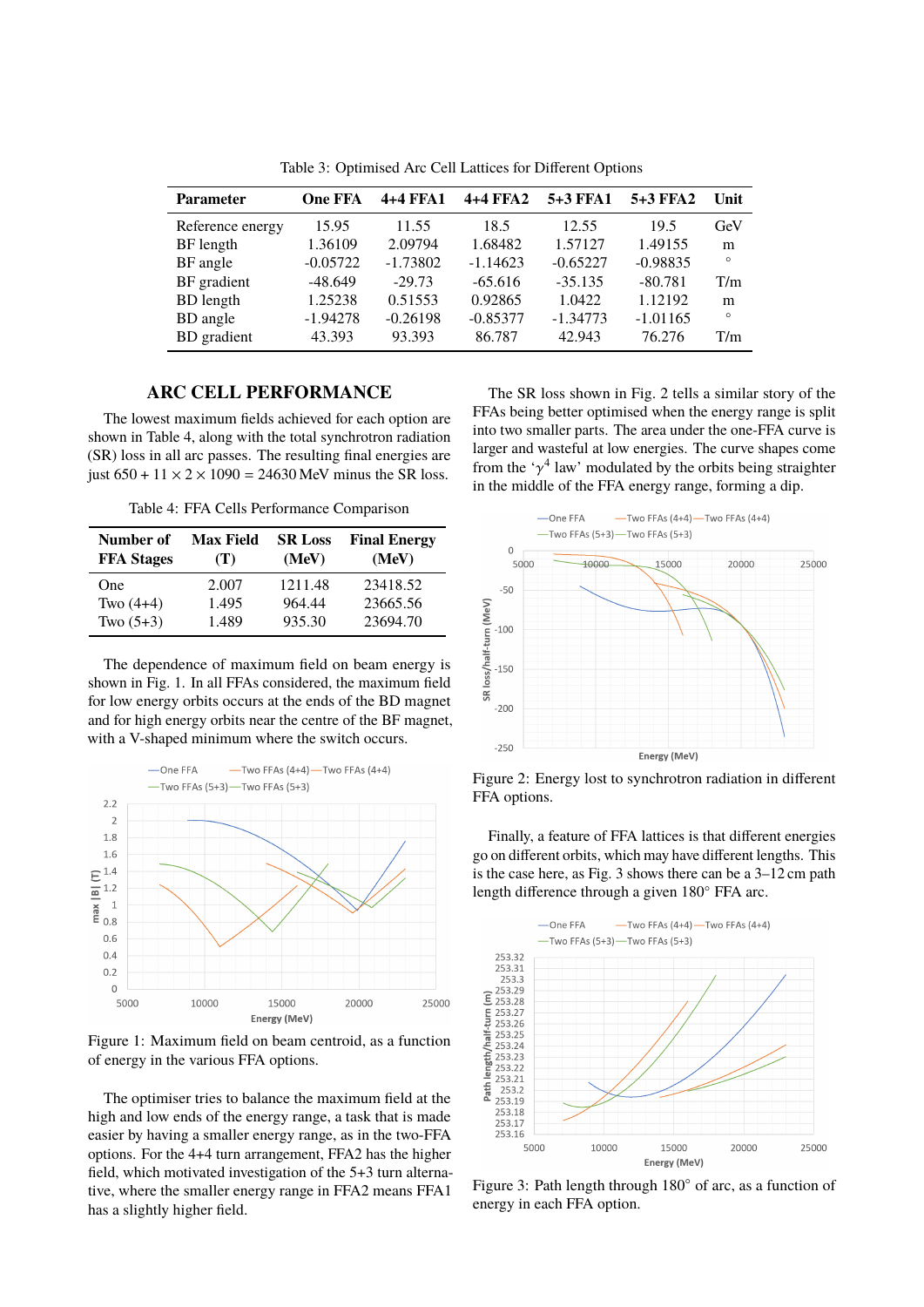#### **PERMANENT MAGNETS**

Permanent magnets were designed for the two-FFA, 5+3 turn option with the highest performance. The requirements in Table 5 differ in dipole from Table 3 because each magnet's local  $x$  has been defined relative to the centre of the orbit excursion in that magnet.

Table 5: Magnet Parameters for the Two-FFA (5+3) Option

| <b>Magnet</b>                   | <b>Dipole</b><br>$(T) @ x = 0$ | <b>Gradient</b><br>(T/m) | $x$ Aperture<br>Range (mm) |
|---------------------------------|--------------------------------|--------------------------|----------------------------|
| FFA1 BF                         | $-0.52616$                     | $-35.135$                | $\pm 27.39$                |
| FFA <sub>1</sub> B <sub>D</sub> | $-0.73168$                     | 42.943                   | ±19.53                     |
| FFA <sub>2</sub> RF             | $-0.80051$                     | $-40.390$                | ±14.95                     |
| FFA <sub>2</sub> B <sub>D</sub> | $-1.06879$                     | 38.138                   | ±10.66                     |

The gradients for FFA2 have also been halved to make practically-sized apertures possible in all magnets. These small-angle FFA cells can be scaled to half gradients, dousmall-angle FFA cells can be scaled to half gradients, dou-<br>bled beam excursions and  $\sqrt{2} \times$  cell lengths and angles without affecting the tunes.

The magnet designs include open midplanes to allow synchrotron radiation to escape and use an oval-shaped modified Halbach design for greater efficiency with a horizontal orbit span, following [6]. There are also minimum aperture requirements, all given in Table 6.

Table 6: Permanent Magnet Design Rules

| <b>Parameter</b>        | Value               | ∐nit    |
|-------------------------|---------------------|---------|
| Material                | NdFeB               |         |
| Grade                   | N42EH               |         |
| Remnant field $B_r$     | 1.30                | т       |
| Central aperture gap    | 20                  | mm      |
| Midplane slot gap       | 8                   | mm      |
| Number of wedges        | 24 (12 per side)    |         |
| Wedge angles $(FFA1,2)$ | 30/7.5/30, 20/10/20 | $\circ$ |

The cross-sections of the resulting magnet designs are given in Fig. 4. The magnets have cross-sectional areas from 72.8–107.1 cm<sup>2</sup> and harmonic errors from 18.6–30.8 units on any of the small circles shown in the figure. This is within the range correctable by the tuning methods in [5].

Figure 5 shows the areas in the magnet most sensitive to demagnetisation from elevated temperature or radiation. The FFA1 BD magnet was chosen as an example because it has the highest nominal field of 1.571 T in the aperture, although the beam never quite sees this as the orbit exits through the fringe field. Material, magnetic environment and radiation resistance are quantitatively linked in [7]. The 'EH' grade of material was selected to further reduce sensitivity by increasing the reverse  $H_{cj}$  field required for irreversible magnetisation loss.



Figure 4: Magnet cross-sections for BF (left) and BD (right) in FFA1 (top) and FFA2 (bottom). Grid has 1 cm spacing and blue arrows denote magnetisation direction.



Figure 5: Sensitivity to demagnetisation in the FFA1 BD magnet, given by field antiparallel to the magnetisation direction,  $-\mu_0 \mathbf{H} \cdot \mathbf{M}/|\mathbf{M}|$ . Black is 0–0.5 T, green ≤1 T, yellow ≤1.5 T and red >1.5 T. Magneta indicates parallel field.

### **FUTURE WORK**

A Laboratory-Directed R&D (LDRD) study is underway at BNL that intends to build short segments of magnets with these parameters, measure their field maps and correct the integrated fields by adapting the method in [5]. Currently, permanent magnet wedges have been ordered but the manufacturing plant in Shanghai is closed due to lockdowns. A Hall probe with  $\pm 0.005\%$  accuracy has been purchased and used successfully with a 2D field mapping stage, measuring integrated fields to 1 unit resolution on a test magnet, so this project is in a good position when the magnet pieces arrive.

The design ordered for the LDRD also introduced a 12° incline on the open midplanes to allow a more rigid vacuum chamber that is thicker in most places.